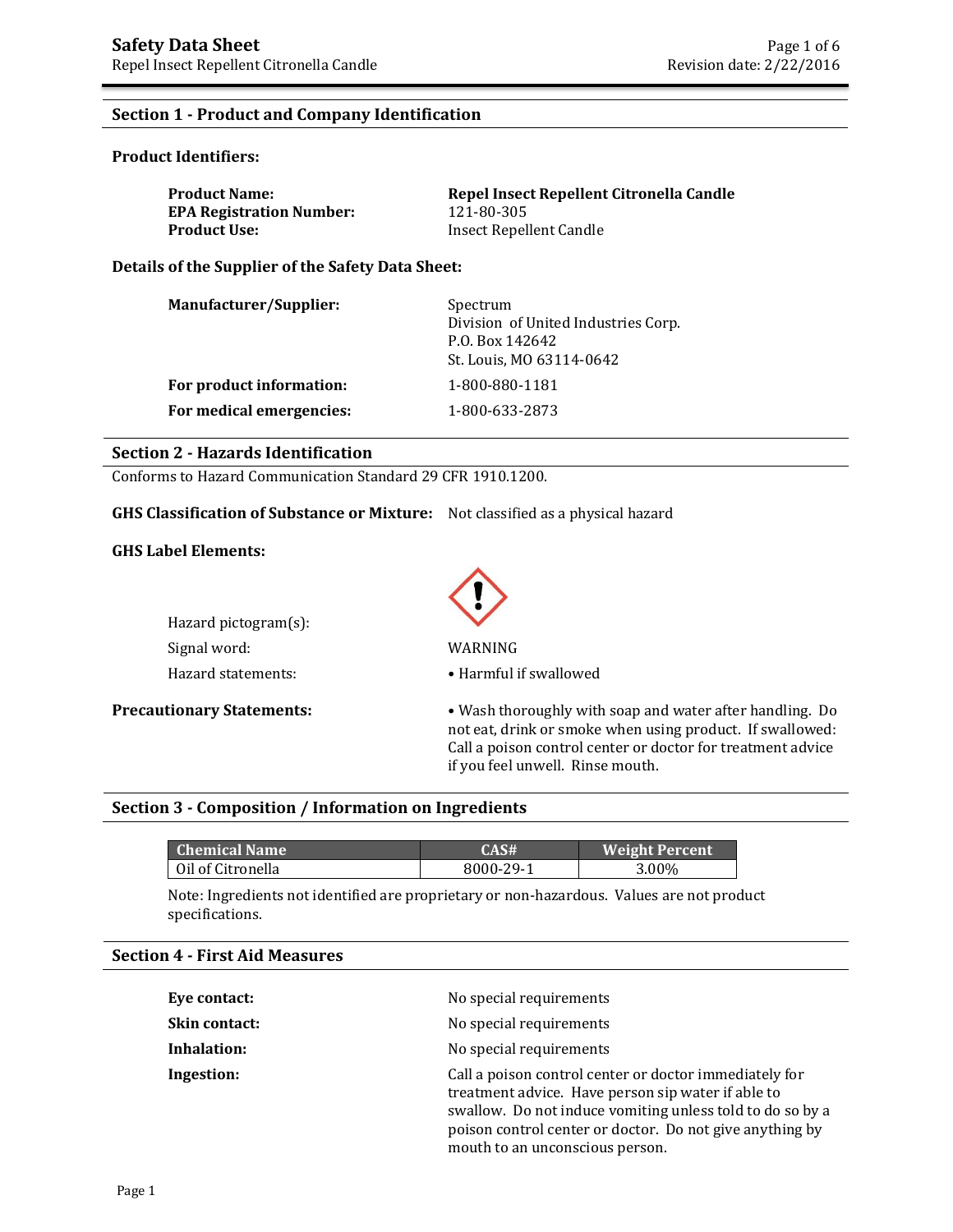| Notes to physician:    | None                                                                                                                                                                                                                               |
|------------------------|------------------------------------------------------------------------------------------------------------------------------------------------------------------------------------------------------------------------------------|
| <b>General advice:</b> | If you feel unwell, seek medical advice (show the label)<br>where possible). Ensure that medical personnel are aware<br>of the material(s) involved, and take precautions to protect<br>themselves. Keep out of reach of children. |

### **Section 5 - Fire Fighting Measures**

| <b>Flammable properties:</b>                   | Not flammable by OSHA criteria.                                                                                                                                                                                                              |
|------------------------------------------------|----------------------------------------------------------------------------------------------------------------------------------------------------------------------------------------------------------------------------------------------|
| Suitable extinguishing media:                  | Water fog, foam, $CO2$ , dry chemical                                                                                                                                                                                                        |
| Unsuitable extinguishing media:                | Not available                                                                                                                                                                                                                                |
| Specific hazards arising from the<br>chemical: | Container may melt and leak in heat of fire. Do not allow<br>run-off from firefighting to enter drains or water courses.                                                                                                                     |
| Protective equipment for firefighters:         | Firefighters should wear full protective clothing including<br>self-contained breathing apparatus.                                                                                                                                           |
| Hazardous combustion products:                 | None known                                                                                                                                                                                                                                   |
| Sensitivity to mechanical impact:              | None known                                                                                                                                                                                                                                   |
| <b>Explosion data:</b>                         | Not available                                                                                                                                                                                                                                |
| Sensitivity to static discharge:               | Not available                                                                                                                                                                                                                                |
| <b>Personal precautions:</b>                   | Keep unnecessary personnel away. Do not touch or walk<br>through spilled material. Do not touch damaged containers<br>or spilled material unless wearing appropriate protective<br>clothing. Keep people away from and upwind of spill/leak. |

#### **Section 6 - Accidental Release Measures**

| <b>Personal precautions:</b>      | Remove all sources of ignition. Wear personal protective<br>equipment. Wash thoroughly after handling.                                                                                                                                                                                                                                                                                                                                                  |
|-----------------------------------|---------------------------------------------------------------------------------------------------------------------------------------------------------------------------------------------------------------------------------------------------------------------------------------------------------------------------------------------------------------------------------------------------------------------------------------------------------|
| For emergency responders:         | If specialized clothing is required to deal with the spillage,<br>take note of any information in Section 8 on suitable and<br>unsuitable materials.                                                                                                                                                                                                                                                                                                    |
| <b>Environmental precautions:</b> | Avoid dispersal of spilled material and runoff and contact<br>with soil, waterways, drains and sewers.                                                                                                                                                                                                                                                                                                                                                  |
| Methods for containment and       |                                                                                                                                                                                                                                                                                                                                                                                                                                                         |
| cleaning up:                      | Stop leak if without risk. Move containers from spill area.<br>Before attempting clean up, refer to hazard data given<br>above. Small spills may be absorbed with earth, sand or<br>absorbent material swept up and placed in suitable,<br>covered, and labeled containers. Prevent large spills from<br>entering sewers or waterways. Contact emergency<br>services and supplier for advice. Never return spills in<br>original containers for re-use. |

## **Section 7 - Handling and Storage**

**Precautions for safe handling:** Put on appropriate personal protective equipment (see Section 8). Do not use near heat, open flame or any other ignition source. Avoid contact with skin, eyes and clothing. Use an appropriate respirator when adequate ventilation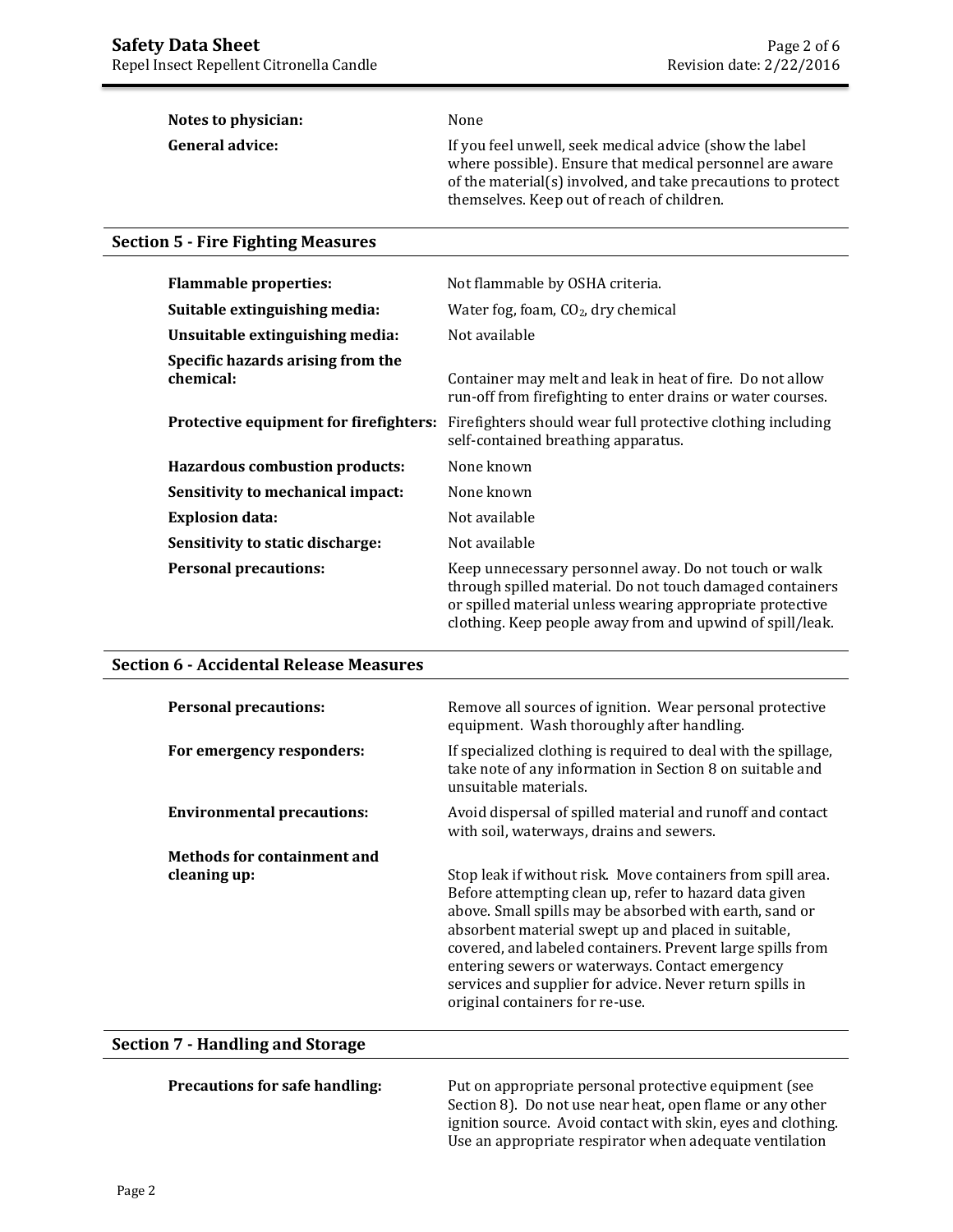is not available. Avoid breathing vapors or spray mists of the product. **Storage:** Store product in a cool, dry place, out of reach of children. Keep container closed when not in use. Keep away from food, drink and animal feedingstuffs. Keep tightly closed. Non-refillable container. Do not reuse or refill this container. Place in trash or offer for recycling if available.

## **Section 8 - Exposure Controls / Personal Protection**

#### **Exposure guidelines:**

| <b>Components with Occupational Exposure Limits</b> |     |     |                 |     |                        |     |              |
|-----------------------------------------------------|-----|-----|-----------------|-----|------------------------|-----|--------------|
|                                                     |     |     |                 |     | <b>Exposure Limits</b> |     |              |
|                                                     |     |     | <b>OSHA PEL</b> |     | <b>ACGIH TLV</b>       |     | Supplier OEL |
| <b>Chemical name</b>                                |     | ppm | $mg/m^3$        | ppm | mg/m <sup>3</sup>      | ppm | $mg/m^3$     |
| Oil of Citronella                                   | TWA |     | Not listed      |     | Not listed             |     | Not listed   |

**Engineering controls:** General ventilation normally adequate.

| Personal protective equipment: |  |
|--------------------------------|--|
|                                |  |

| None required                                                                                                                                                                         |
|---------------------------------------------------------------------------------------------------------------------------------------------------------------------------------------|
| Wash hands after handling.                                                                                                                                                            |
| Where exposure guideline levels may be exceeded, use an<br>approved NIOSH respirator.                                                                                                 |
| Handle in accordance with good industrial hygiene and<br>safety practice. When using, do not eat or drink. Wash<br>hands before breaks and immediately after handling the<br>product. |
|                                                                                                                                                                                       |

#### **Section 9 - Physical & Chemical Properties**

| Appearance:                                        | Opaque wax            |
|----------------------------------------------------|-----------------------|
| Color:                                             | Varies by item number |
| <b>Physical state:</b>                             | Solid                 |
| Odor:                                              | Citronella            |
| Odor threshold:                                    | No data available     |
| pH:                                                | No data available     |
| <b>Melting point:</b>                              | No data available     |
| <b>Freezing point:</b>                             | No data available     |
| <b>Boiling point:</b>                              | No data available     |
| <b>Flash point:</b>                                | No data available     |
| <b>Evaporation rate:</b>                           | No data available     |
| Flammability limits in air,<br>lower, % by volume: | No data available     |
| Flammability limits in air,<br>upper, % by volume: | No data available     |
| Vapor pressure:                                    | No data available     |
| Vapor density:                                     | No data available     |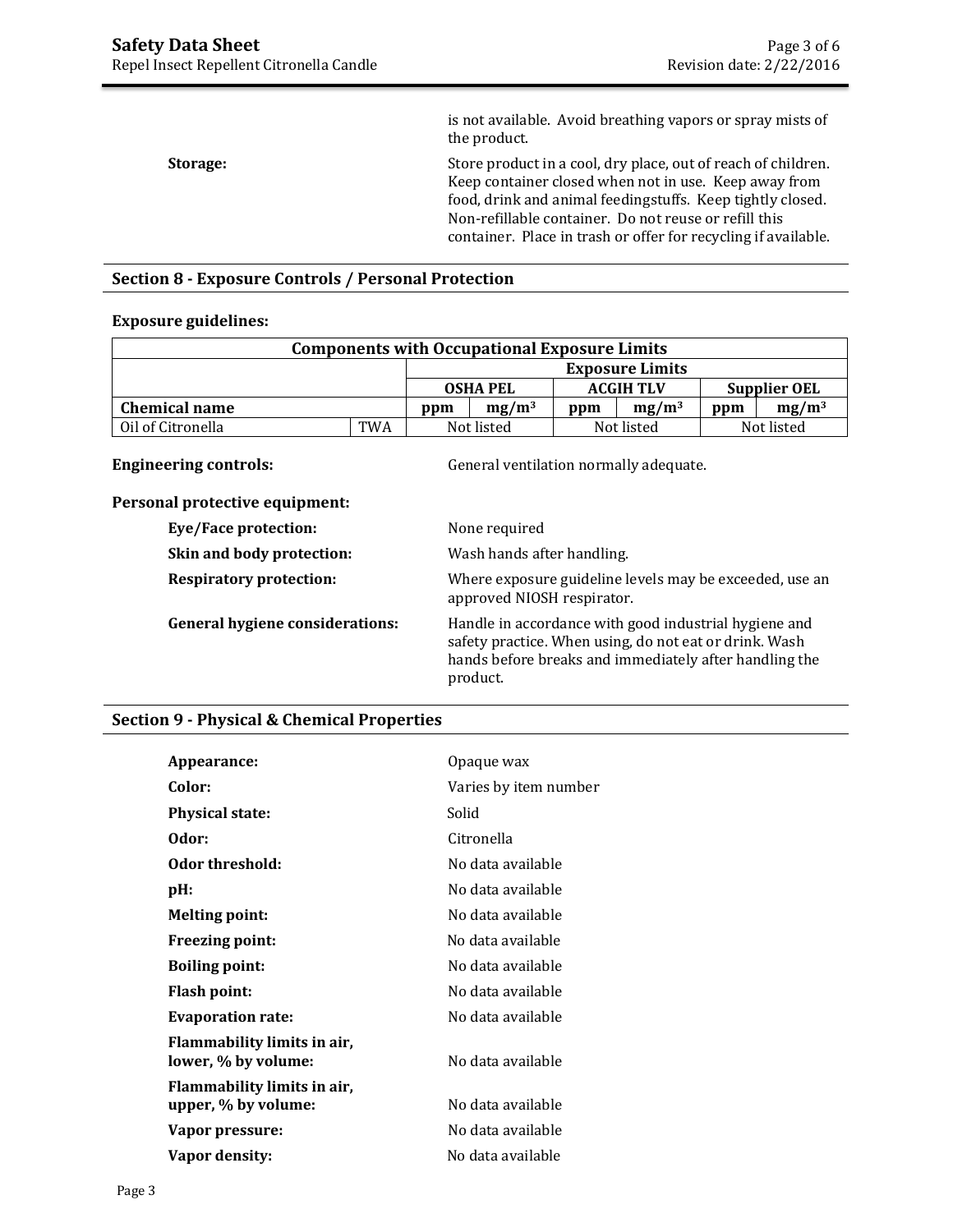| Relative density @ 20°C:          | 1.10               |
|-----------------------------------|--------------------|
| Octanol/water coefficient:        | No data available  |
| Auto-ignition temperature:        | No data available  |
| <b>Decomposition temperature:</b> | No data available  |
| Solubility:                       | Insoluble in water |
| % Volatile organic compounds:     | $\mathbf{0}$       |

# **Section 10 - Chemical Stability & Reactivity Information**

# **Reactivity**

| Conditions to avoid:<br>Incompatible materials: | Do not mix with other chemicals.<br>Avoid strong oxidizers. |
|-------------------------------------------------|-------------------------------------------------------------|
| <b>Chemical stability</b>                       |                                                             |
| <b>Product stability:</b>                       | Stable under recommended storage conditions.                |
| <b>Other</b>                                    |                                                             |
| <b>Hazardous decomposition products:</b>        | None known                                                  |
| <b>Possibility of hazardous reactions:</b>      | Hazardous polymerization does not occur.                    |

# **Section 11 - Toxicological Information**

| <b>Primary eye irritation:</b>  | Non-irritating (EPA tox. category IV)          |
|---------------------------------|------------------------------------------------|
| <b>Primary skin irritation:</b> | Non-irritating (EPA tox. category IV)          |
| Acute dermal:                   | $LD_{50}$ > 5000 mg/kg (EPA tox. category IV)  |
| Acute inhalation:               | $LC_{50}$ > 2 mg/L (EPA tox. category IV)      |
| Acute oral:                     | $LD_{50}$ > 2000 mg/kg (EPA tox. category III) |
| Sensitization:                  | Not a skin sensitizer.                         |
| <b>Chronic effects:</b>         | No data available                              |
| Carcinogenicity:                | No data available                              |
| <b>Mutagenicity:</b>            | No data available                              |
| Reproductive effects:           | No data available                              |
| Teratogenicity:                 | No data available                              |
| Ecotoxicity:                    | No data available                              |

# **Section 12 - Ecological Information**

| <b>Environmental effects:</b>           | No data available |
|-----------------------------------------|-------------------|
| <b>Aquatic toxicity:</b>                | None              |
| Persistence / degradability:            | No data available |
| <b>Bioaccumulation / accumulation:</b>  | No data available |
| <b>Partition coefficient:</b>           | No data available |
| <b>Mobility in environmental media:</b> | No data available |
| <b>Chemical fate information:</b>       | No data available |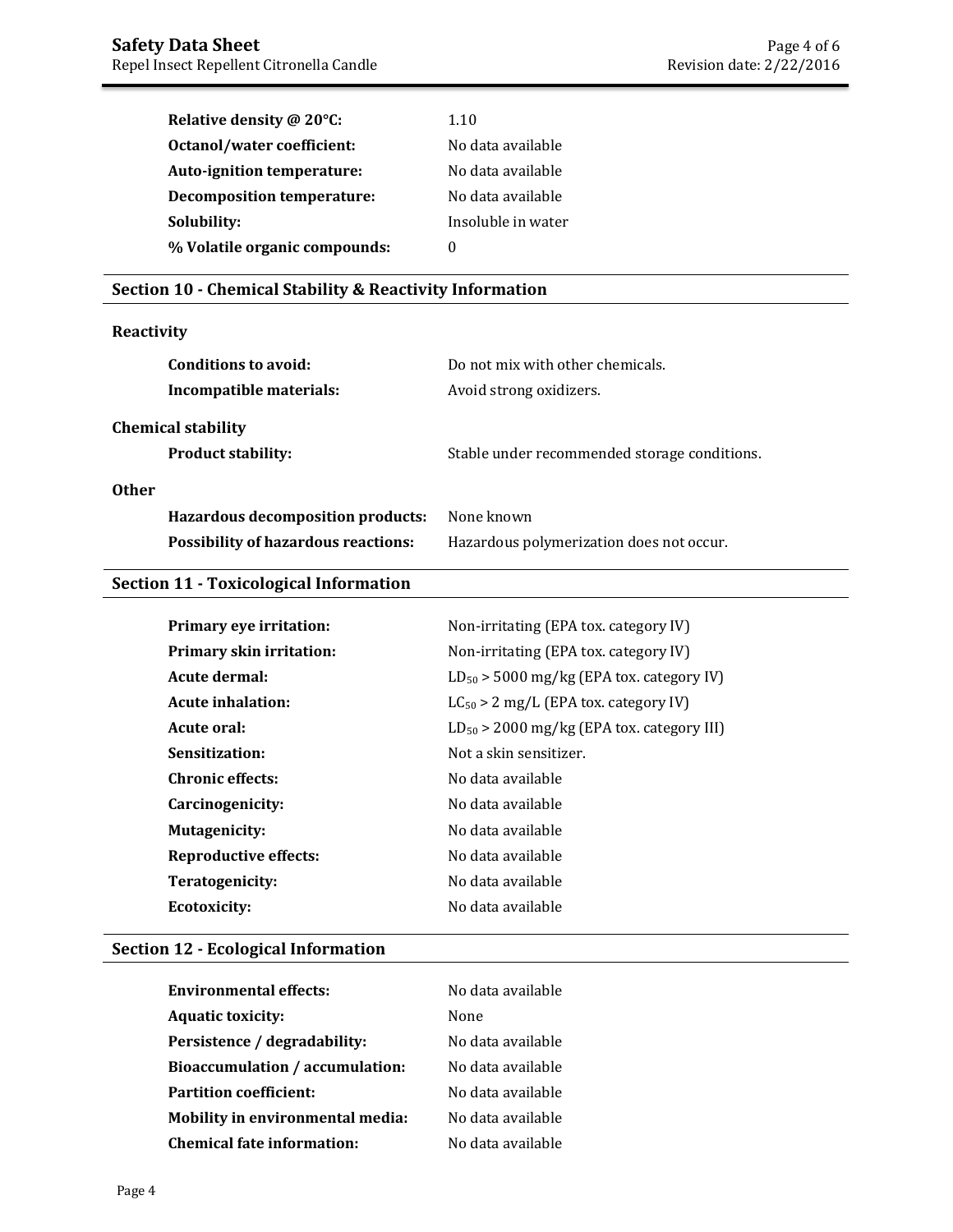# **Section 13 - Disposal Considerations**

| Waste codes:                            | Not available                                          |
|-----------------------------------------|--------------------------------------------------------|
| Disposal instructions:                  | Dispose in accordance with all applicable regulations. |
| Waste from residues/unused<br>products: | Not available                                          |
| Contaminated packaging:                 | Not available                                          |

# **Section 14 - Transportation Information**

| <b>U.S. Department of Transportation</b><br>(DOT): | Not regulated |
|----------------------------------------------------|---------------|
| <b>IATA:</b>                                       | Not regulated |
| IMDG:                                              | Not regulated |

# **Section 15 - Regulatory Information**

| <b>Administration (OSHA):</b> | 29 CFR 1910.1200 hazardous chemical<br><b>Occupational Safety and Health</b>                                                                                                                                                                                                                                                                                                                                          | N <sub>o</sub>                                                             |
|-------------------------------|-----------------------------------------------------------------------------------------------------------------------------------------------------------------------------------------------------------------------------------------------------------------------------------------------------------------------------------------------------------------------------------------------------------------------|----------------------------------------------------------------------------|
| quantity:                     | <b>CERCLA (Superfund) reportable</b>                                                                                                                                                                                                                                                                                                                                                                                  | Not available                                                              |
| <b>Hazard Categories</b>      |                                                                                                                                                                                                                                                                                                                                                                                                                       |                                                                            |
|                               |                                                                                                                                                                                                                                                                                                                                                                                                                       | <b>Superfund Amendments and Reauthorization Act of 1986 (SARA):</b>        |
| Fire Hazard                   | Immediate Hazard<br>Delayed Hazard<br>Pressure Hazard<br>Reactivity Hazard                                                                                                                                                                                                                                                                                                                                            | N <sub>o</sub><br>N <sub>0</sub><br>N <sub>0</sub><br>N <sub>0</sub><br>No |
| Substance:                    | <b>Section 302 extremely hazardous</b>                                                                                                                                                                                                                                                                                                                                                                                | N <sub>0</sub>                                                             |
|                               | Section 311 hazardous chemical:                                                                                                                                                                                                                                                                                                                                                                                       | No                                                                         |
| <b>Clean Air Act (CAA):</b>   |                                                                                                                                                                                                                                                                                                                                                                                                                       | Not available                                                              |
| <b>Clean Water Act (CWA):</b> |                                                                                                                                                                                                                                                                                                                                                                                                                       | Not available                                                              |
| <b>State regulations:</b>     |                                                                                                                                                                                                                                                                                                                                                                                                                       | None                                                                       |
| <b>FIFRA</b> labeling:        | This chemical is a pesticide product registered by the Environmental Protection<br>Agency and is subject to certain labeling requirements under federal pesticide law.<br>These requirements differ from the classification criteria and hazard information<br>required for safety data sheets, and for workplace non-pesticide chemicals.<br>Following is the hazard information as required on the pesticide label: |                                                                            |
| Signal word:                  | <b>CAUTION</b>                                                                                                                                                                                                                                                                                                                                                                                                        |                                                                            |
| Precautionary<br>statements:  | Harmful if swallowed. Not following instructions may lead to fire hazard or<br>personal injury.                                                                                                                                                                                                                                                                                                                       |                                                                            |
| <b>Notification status:</b>   | All ingredients of this product are listed or are excluded from listing on the U.S.<br>Toxic Substances Control Act (TSCA) Chemical Substance Inventory.                                                                                                                                                                                                                                                              |                                                                            |